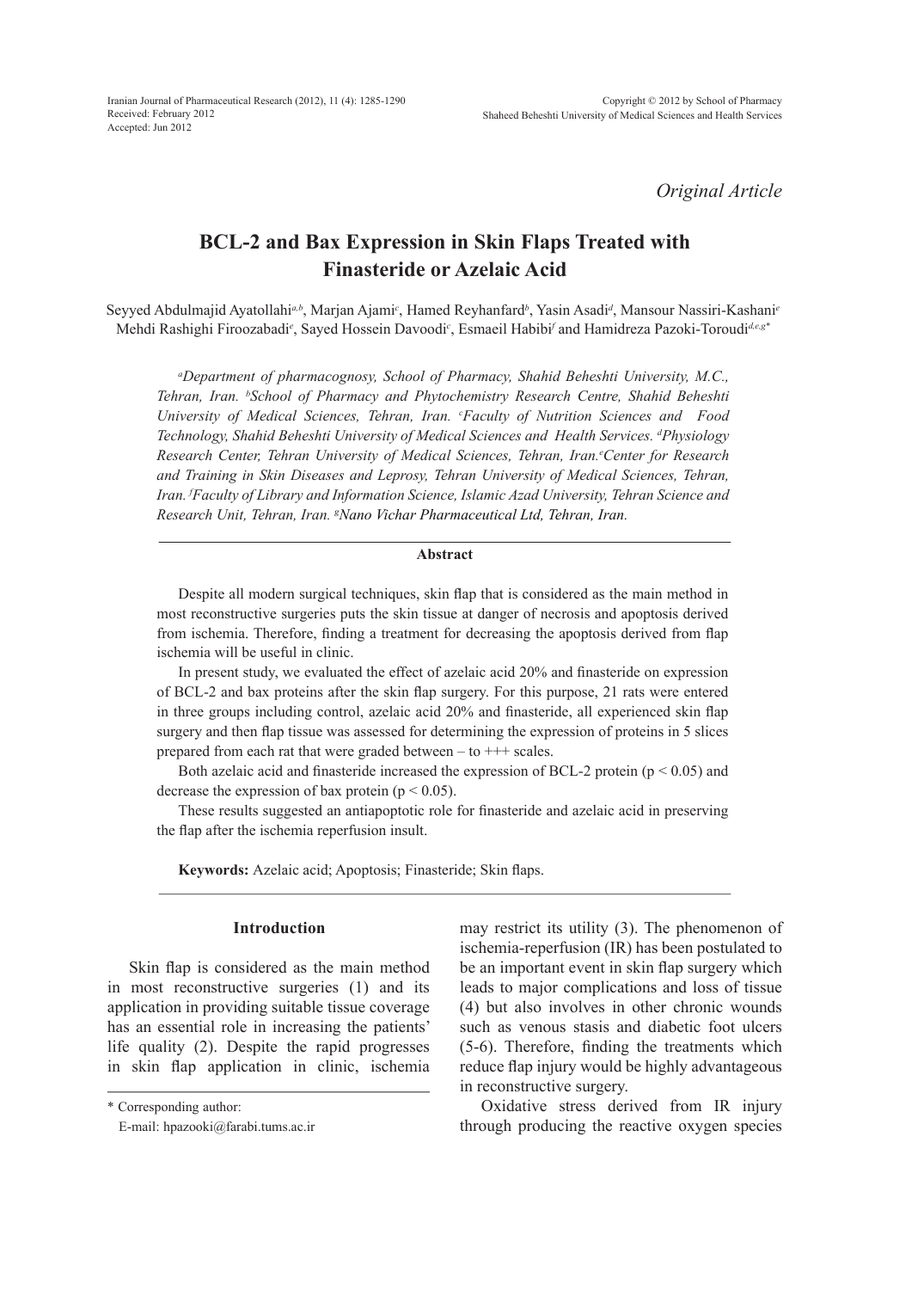(ROS) and oxidative damage causes DNA modification, lipid peroxidation and secretion of inflammatory cytokines (7-8). In addition, apoptosis is induced with ischemic insults in skin tissue (8).

Plenty of proteins and number of genes regulate the apoptosis, in which two pairs of proteins are more important (including BCL-2 and Bax). BCL-2 family of proteins is found in external surface of mitochondria and divided to 3 groups including: antiapoptotic proteins like  $BCL-2$  and  $Bclx<sub>L</sub>$ , proapoptotic proteins like Bax and BAD and the proteins with apoptotic activity like Bik (9-11). After occurring a severe damage in the DNA of cells in a way that cannot be repaired, it will undergo the apoptosis in which activation of p53 causes Bax (BCL-2 associated x-protein). Bax protein exists in the external membrane of mitochondria with some other proteins making the complex of Apoptosome, which has the key role in activating the caspases and inducting the apoptosis (12-13).

Yet, it has been shown that various pharmacological agents including inducible nitric oxide synthase (iNOS) (14), botulinum toxin A (15), Hemoglobin vesicles (16), Erythropoitin (17), University of Wisconsin solution (18) and Enalapril (19) protects against the ischemiainduced injury of skin flaps. In present study, we evaluated the effects of two different drugs, finasteride and Azelaic acid on BCL-2 and bax expression after the skin ischemia reperfusion.

# **Experimental**

This experiment received the approval of ethical committee of the Center for Research and Training in Skin Disease and Leprosy, Tehran University of Medical Sciences. Twenty-one Sprauge-Dawley male rats (200-250 g) were chosen for random pattern cranial-based skin flap elevation (19). The rats were divided into 3 groups of 7 rats including one control and two treatment groups, in flap tissue of which the protein expression was evaluated through receiving different pharmacologic agents for preconditioning the flaps. All along the study period, the rats were situated in single cages supplied with ample water and food. Preoperative preparations included shaving, administrating

artificial tears and scrubbing with isopropyl alcohol and povidone-iodine. Intraperitoneal administration of a Ketamine-Xylazine combination (50 and 10 mg/Kg respectively, Pake-Davis Pharmaceutical Co., Cambridge, UK) was performed for the induction of general anesthesia.

Dorsal surface of rat body was used for taking flap. Before the surgery, 1 mL of each pharmacological agent under study was injected subcutaneously at spots 5.5, 6.5 and 7.5 cm distant from caudal margin of flap. In control group, normal saline was merely used. In two experimental groups, the rats were injected azelaic acid (100 mg/flap, Merck) or (5 mg/Kg, Reddy India).

Flap elevation was performed through making two parallel caudal to cephalad incisions extending from inferior angle of scapulae to superior border of pelvic bones with distance of 3 cm from each other on the mice backs and as a result,  $8 \times 3$  cm flaps were created after the final incision connecting distal ends of two parallel cuts and leaving a 3-cm-base connected to body for blood supply. After raising the flap and detaching it from underlying fascia, an impermeable plastic barrier, similar in size to the flap ( $8 \times 3$  cm), was interposed between the flap and its corresponding bed (20).

On the 7<sup>th</sup> post operative day, tissue samples from flap area were prepared for the measurement of apoptotic and anti apoptotic proteins in the tissue  $(21)$ .

# *Immunohistochemical analysis*

Tissue samples were put in PBS 0.01 M and preserved in -70ºC and were studied through alkaline phosphatase immunohistochemistry. Five micron-thick sections were obtained via microtome and transferred onto adhesive slides. The sections were kept in the autoclave at 37°C for 16 h and at 60°C for 20 min. Then, they were deparaffinized and dehydrated with immersion into xylene twice for 10 min and into alcohol twice for 2 min. Later, the specimens were incubated in  $3\%$  H<sub>2</sub>O<sub>2</sub> for 5 min to inhibit the activation of endogenous peroxidases. After the reaction with primary antibody, the reaction of secondary labeled antibodies (Rabbit polyclonal to BCL-2; phospho S87, ab73985,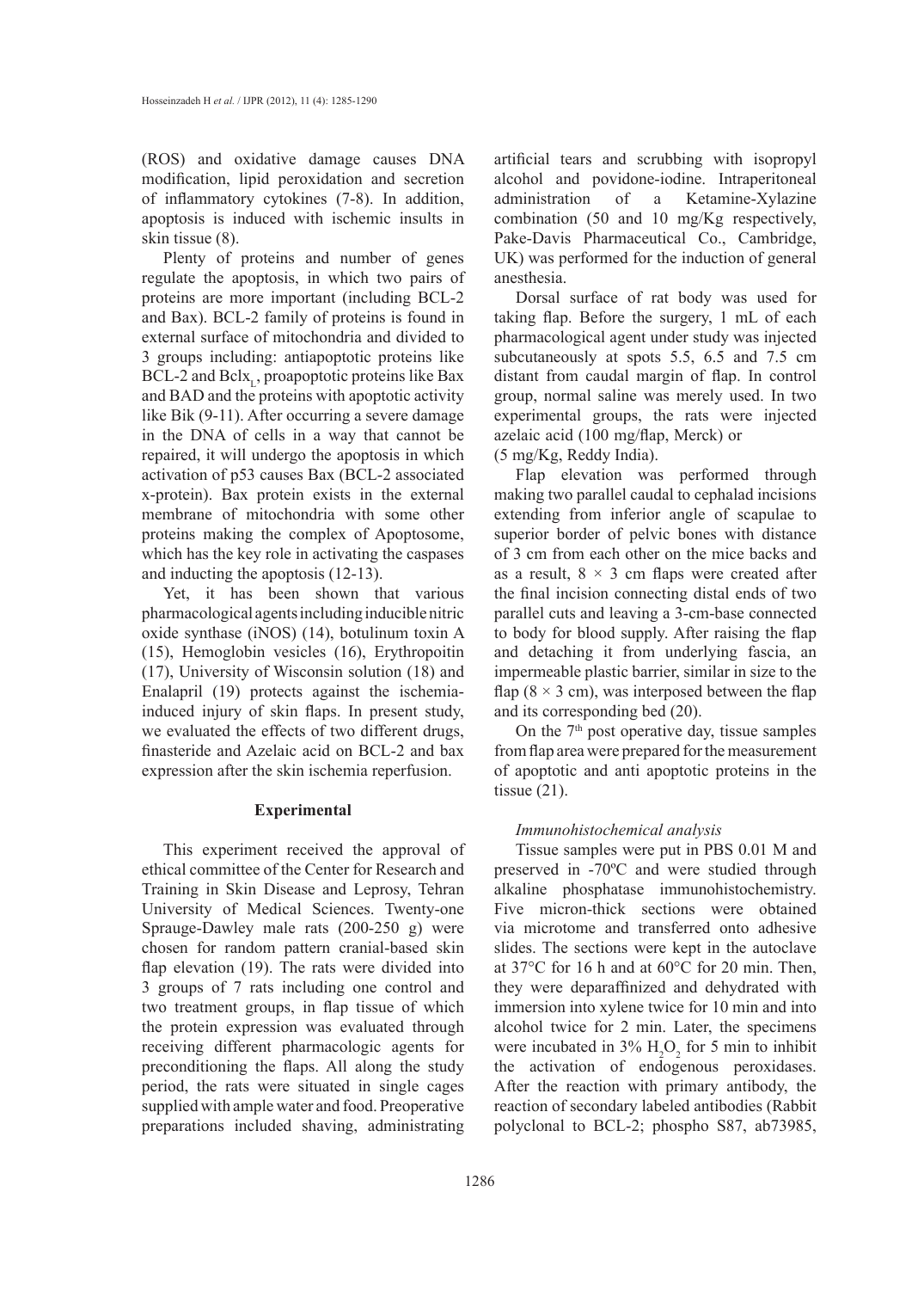| <b>Groups</b> |              |              |              |             |            |               |
|---------------|--------------|--------------|--------------|-------------|------------|---------------|
|               | -            | $+/-$        |              | $^{++}$     | $^{+++}$   | Total         |
| Control       | $12(34.3\%)$ | $13(37.1\%)$ | $8(22.9\%)$  | $2(5.7\%)$  | $0(.0\%)$  | $35(100.0\%)$ |
| Azelaic acid* | $7(20.0\%)$  | $10(28.6\%)$ | $12(34.3\%)$ | $5(14.3\%)$ | $1(2.9\%)$ | $35(100.0\%)$ |
| Finasteride*  | $7(20.0\%)$  | $7(20.0\%)$  | 14 (40.0%)   | $6(17.1\%)$ | $(2.9\%)$  | $35(100.0\%)$ |

**Table 1.** Amount of immunostaining for BCL-2 protein in skin flap specimens in three different groups.

\*p < 0.05 compared to the control group.

abcam and Rabbit polyclonal to Bax; ab69643, abcam) with alkaline phosphatase were applied for immunohistochemical analysis of BCL-2 and bax, respectively (dilution 1.100). In immunohistochemistry BCL-2 or Bax, proteins take the dye and this shows the amount of protein expressed by cells quantitatively (22-23).

Mayer›s hematoxylin was used as the counterstain and slides were examined through light microscopy. The results of the immunostaining were analyzed semiquantitatively. The percentage of positive keratinocytes (the amount of staining) was recorded as follows:  $(-)$  no expression;  $(+/-)$ immunostaining in occasional cells (weak expression); (+) immunostaining in 1–25% of cells (mild expression); (++) immunostaining in  $26-50\%$  of cells (strong expression); and  $(++)$ immunostaining in > 50% of cells (very strong expression) (24-25).

### *Statistical analysis*

The results of the study were statistically analyzed using SPSS 14 program (Windows, Microsoft, USA). Mann-Whitney›s U*-*test was utilized for the comparison of numerical data. A p-value of  $\alpha \le 0.05$  was considered as significant.

# **Results and Discussion**

The results of immunohistochemical analysis of BCL-2 and bax are shown in Tables 1 and 2. In the control group, the expression of BCL-2 was low and approximately in 71% of slides, the level of BCL-2 expression was less than mild (+). However, after 7 days, the expression of bax in the control group of skin flap had been increased, while in more than 68.6% of slices, the expression was more than weak grade. The results for azelaic acid and finasteride were converse, and the expression of BCL-2 was increased in these groups to more than weak  $(+/-)$  in approximately 51.5% and 60% of them, respectively ( $p < 0.05$ ). On the other hand, the expression of bax protein was significantly decreased via the treatment with azelaic acid and finasteride and reached less than mild grade in approximately 60% and 51.4% of them, respectively ( $p < 0.05$ ).

In present study, treatment with azelaic acid and finasteride before the skin flap procedure produced a significant and different profile of apoptotic protein expression after 7 days, in which the ratio of BCL-2 to bax has been increased, compared to the control group.

In our previous study, we evaluated the effects of finasteride or azelaic acid 20% on skin flap viability and showed that each of these two treatments are able to significantly reduce the necrotic area of skin flap (26). In addition to the antinecrotic properties of azelaic acid and finasteride, results of present study confirmed the protective effects of azelaic acid and finasteride against the ischemia/reperfusion (I/R) injury by means of changing the protein expression in which led to the decreased apoptosis rate after skin flap procedure.

In present work, the effects of finasteride and azelaic acid on increasing BCL-2 and decreasing the bax expression in skin flaps have some controversies with studies on the prostate cancer cells. The effect of finasteride on prostate tissue in patients undergoing radical prostatectomy, showed decreased apoptotic factors, caspase-7 and IGFBP-3 in cancer cells, while having little to no effect on caspase-3, insulin growth factor-1, BCL-2, p53 and p21 (27). However, in an *in-vitro* model for prostate cancer, finasteride caused apoptosis and increased immunoreactivity for pro-apoptotic Bax whereas decreased antiapoptotic BCL-2 and BCL-XL expression (28). Treatment of rats with finasteride led to a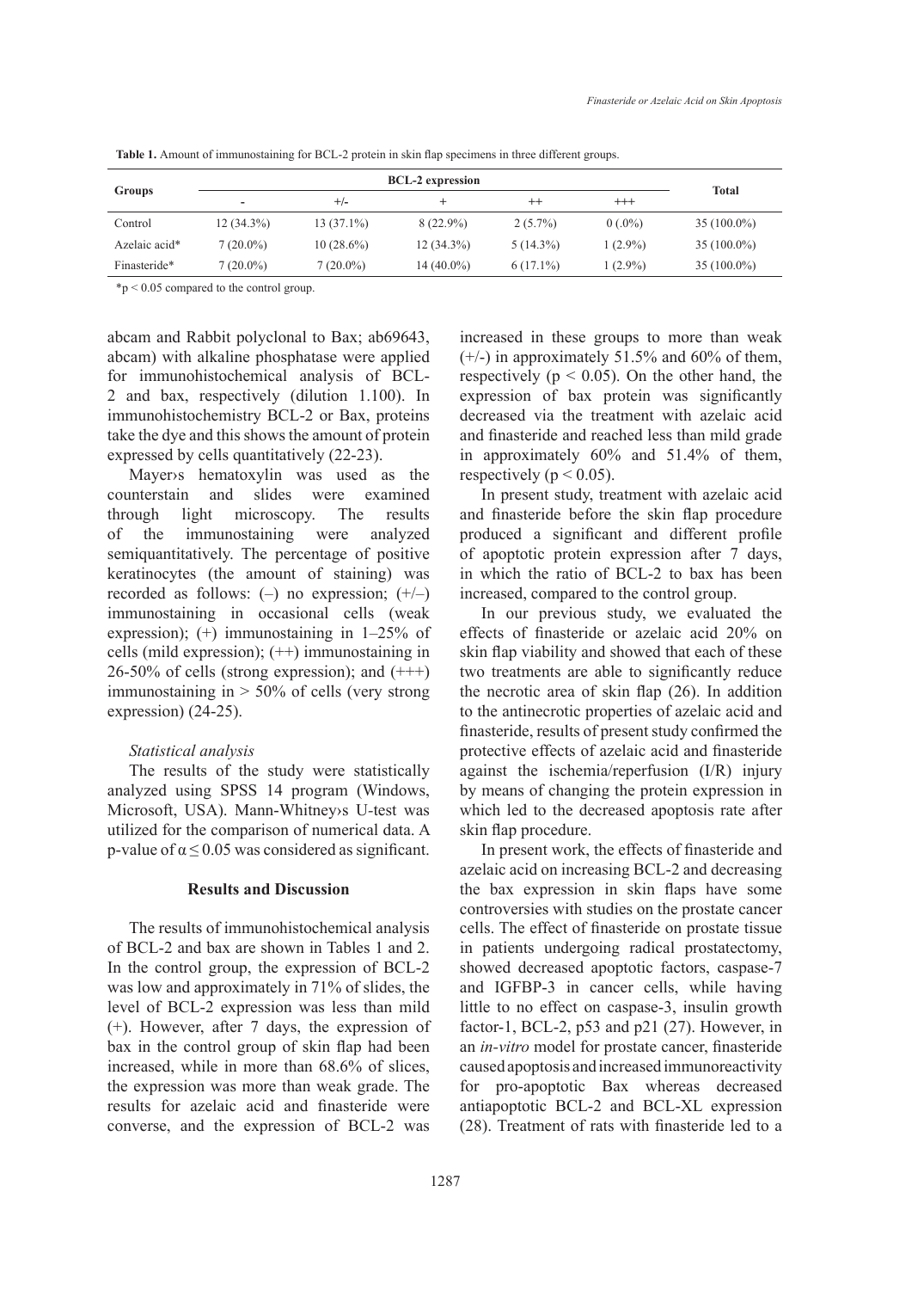| Group         |             | <b>Total</b> |              |              |            |               |
|---------------|-------------|--------------|--------------|--------------|------------|---------------|
|               | -           | $+/-$        |              | $^{++}$      | $^{+++}$   |               |
| Control       | $3(8.6\%)$  | $8(22.9\%)$  | $11(31.4\%)$ | $10(28.6\%)$ | $3(8.6\%)$ | $35(100.0\%)$ |
| Azelaic acid* | $7(20.0\%)$ | $14(40.0\%)$ | $7(20.0\%)$  | $7(20.0\%)$  | $0(.0\%)$  | $35(100.0\%)$ |
| Finasteride*  | $6(17.1\%)$ | $12(34.3\%)$ | $12(34.3\%)$ | $4(11.4\%)$  | $(2.9\%)$  | $35(100.0\%)$ |

**Table 2.** Amount of immunostaining for bax protein in skin flap specimens in three different groups.

slight decrease in Bax and a significant reduction in BCL-2 expression was observed at dose of 100 mg/Kg body weight (29). In the case of azelaic acid, there are also studies that have shown converse results; for example, it has been shown that the cardioprotective and antiapoptotic effects of 17Beta-estradiol were blocked with azelaic acid, as a thioredoxin (Trx) reductase inhibitor, since 17Beta-estradiol acts via the activation of Trx reductase (30) that regulates the levels of intracellular ROS and modulates the intracellular oxidative states, which may be important for the cellular function, survival, and death (31).

It should be mentioned that prostatic hyperplasia demonstrates increasing in BCL-2 protein but no change in the expression of Bax, BCL-X, and Bak (32). Therefore, the interaction of finasteride or azelaic acid with these cells could be different from the skin tissue after ischemia. Moreover, there are some findings that confirm the results of present study. Finasteride primarily, was marketed for the treatment of benign prostatic hypertrophy (33) and this was derived from its inhibitory effects on 5-alpha-reductase activity (34). In addition, azelaic acid has shown a potent inhibitory effect on 5-alpha-reductase activity and this effect was detectable at concentrations as low as 0.2 mmol/L and was completed at 3 mmol/L (35). Enzyme 5-alpha-reductase is involved in the catalyzing of testosterone to dihydrotestosterone (DHT) conversion (36). It has been shown that the inhibition of dihydrotestosterone (DHT) increases the expression of iNOS in testis and epididymis of rats (37). In our previous study, the administration of L-NAME prior to the finasteride and azelaic acid blocked its effects on reducing the flap necrotic area that suggested involvement of NO in this pathway. Therefore, we suggested that finasteride and azelaic acid

has eliminated the inhibitory effects of DHT on iNOS expression through inhibiting 5-alphareductase activity and decreasing testosterone to dihydrotestosterone (DHT) conversion and consequently, this Nitric Oxide-Dependent pathway (NO-dependent pathway) of IPC has been triggered.

Cytotoxic effects of nitric oxide (NO) derived from inducible nitric oxide synthase (iNOS), are considered to be one of the major causes of inflammatory diseases. On the other hand, protective effects of NO on toxic insultinduced cellular damage/apoptosis have been demonstrated recently. In the study by Yamaoka J *et al*., it has been demonstrated that NO from NO donor suppressed UVB-induced apoptosis of murine keratinocytes. In addition, NO significantly suppressed the activities of caspase 3, caspase 8 and caspase 9 which had been upregulated through UVB radiation. NO also suppressed p53 expression that had been upregulated through UVB radiation and upregulated BCL-2 expression that had been down-regulated by UVB radiation. These findings suggested that NO might suppress UVB-induced keratinocyte apoptosis through regulating the apoptotic signaling cascades in p53, BCL-2, caspase3, caspase8 and caspase9 (38). In fact, ultraviolet (UV) irradiation of human skin leads to inducible nitric-oxide synthase (iNOS) expression in keratinocytes and endothelial cells (ECs). Searching for the molecular mechanism responsible for the protective effect, Suschek CV *et al*. found that protecting the UVA-induced apoptosis is tightly correlated with NO-mediated increases in BCL-2 expression and a concomitant inhibition of UVA-induced overexpression of Bax protein. NO, either endogenously produced or exogenously applied and the iNOS-derived NO, fully protects against the UVA-induced cell damage and death via the modulation of BCL-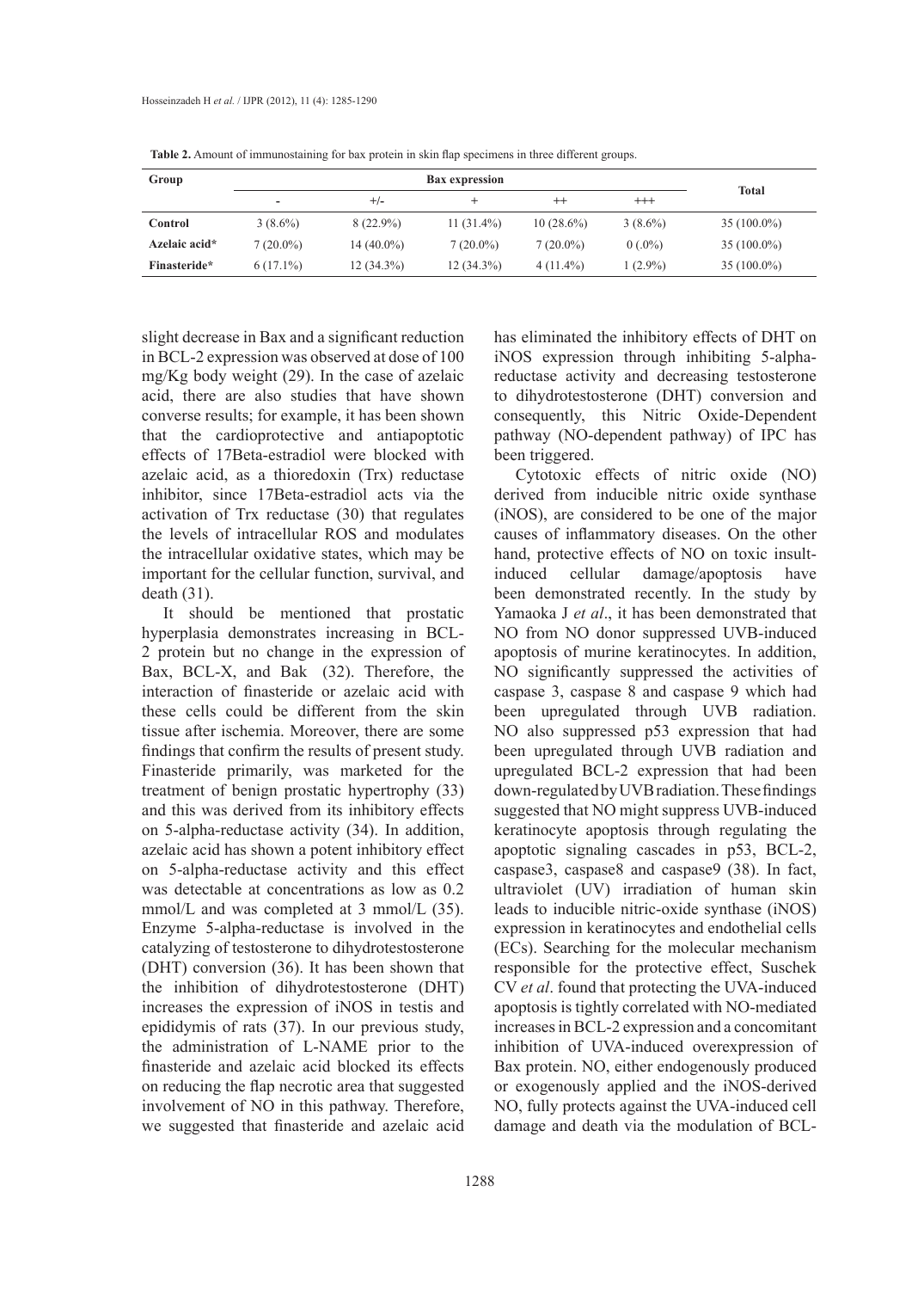2 family proteins (39). Therefore, it is possible for azelaic acid and finasteride to modulate apoptotic proteins after the ischemia reperfusion through regulating NO and related pathways.

In conclusion, the results of present study suggested an antiapoptotic role for finasteride and azelaic acid in skin flap model through increasing the BCL-2 expression and decreasing the bax expression. However, the precise mechanism and involved pathways remained to be determined.

#### **References**

- Pavletic MM. Skin flaps in reconstructive surgery. *Vet*  (1) *Clin. North Am. Small Anim. Pract*. (1990) 20: 81-103.
- $(2)$  Hold A, Kamolz L and Frey M. The need for flaps in burn surgery. *Handchir. Mikrochir. Plast. Chir.* (2009) 41: 343-7.
- (3) Kerrigan CL. Skin flap failure: pathophysiology. *Plast. Reconstr. Surg.* (1983) 72:766-77.
- Delaney A, Diamantis S and Marks VJ. Complications (4) of tissue ischemia in dermatologic surgery. *Dermatol. Ther.* (2011) 24 : 551-7.
- Loots MA, Lamme EN, Zeegelaar J, Mekkes JR, Bos (5) JD and Middelkoop E. Differences in cellular infiltrate and extracellular matrix of chronic diabetic and venous ulcers versus acute wounds. *J. Invest. Derm* (1998) 111: 850-7.
- Angel M, Ramasastry SS, Swartz WM, Basford RE and (6) Futrel JW. The causes of skin ulcerations associated with venous insufficiency: A unifying hypothesis. *Plast. Reconstr. Surg.* (1987) 79: 289-97.
- Briganti S and Picardo M. Antioxidant activity, lipid (7) peroxidation and skin diseases. What›s new? *J. Eur. Acad. Dermatol. Venereol.* (2003) 17: 663-9.
- Reid RR, Sull AC, Mogford JE, Roy N and Mustoe TA. (8) A novel murine model of cyclical cutaneous ischemiareperfusion injury. *J. Surg. Res.* (2004) 116: 172-80.
- (9) Hengartner MO. The biochemistry of apoptosis. *Nature* (2000) 407: 770-6.
- $(10)$  Zamzami N, Brenner C and Marzo I: Subcellular and submitochondrial mode of action of Bcl2-like oncoproteins, *Oncogene* (1998) 16: 2265-82.
- $(11)$  Cain K, Brown PG, Langlais C and Cohen GM. Caspase activation involves the formation of aposome, a large ( approximately 700 KD ) Caspase-activating complex. *J. Biol. Chem.* (1999) 274: 22686-22692.
- Earnshaw WC, Martins LM and Kaufmann SH. (12) Mammalian caspases: structure, activation, substrates, and functions during apoptosis. *Anu. Rev. Biochem.* (1999) 383-424.
- (13) Thornberry NA and Lazebnik Y. Caspases: enemies within. *Science* (1998) 281: 1312-1316
- (14) Ozyazgan I, Ozköse M and Bakol G. Nitric oxide in flow-through venous flaps and effects of L-arginine and nitro-L-arginine methyl ester (L-NAME) on nitric

oxide and flap survival in rabbits. *Ann. Plast. Surg.* (2007) 59: 550-7.

- $(15)$  Kim YS, Roh TS, Lee WJ, Yoo WM and Tark KC. The effect of botulinum toxin A on skin flap survival in rats. *Wound Repair. Regen.* (2009) 17: 411-7.
- (16) Plock JA, Rafatmehr N, Sinovcic D, Schnider J, Sakai H, Tsuchida E, Banic A and Erni D. Hemoglobin vesicles improve wound healing and tissue survival in critically ischemic skin in mice*. Am. J. Physiol. Heart Circ. Physiol.* (2009) 297: H905-10.
- (17) Contaldo C, Elsherbiny A, Lindenblatt N, Plock JA, Trentz O, Giovanoli P, Menger MD and Wanner GA. Erythropoietin enhance oxygenation in critically perfused tissue through modulation of nitric oxide synthase. *Shock* (2009) 31: 599-606 17.
- Eichhorn W, Blake FA, Pohlenz P, Gehrke G, Schmelzle (18) R and Heiland M. Conditioning of myocutaneous flaps. *J. Craniomaxillofac. Surg.* (2009) 37: 196-200.
- Pazoki-Toroudi H, Ajami M, Habibey R, Hajiaboli (19) E and Firooz A. The Effect of enalapril on skin flap viability is independent of angiotensin II AT1 receptors. *Ann. Plast. Surg.* (2009) 62: 699-702.
- $(20)$  De Carvalho EN, Ferreira LM and de Carvalho NA. Viability of a random pattern dorsal skin flap, in diabetic rats. *Acta Cir. Bras*. (2005) 20: 225-8.
- $(21)$  Mc Farlane RM, De Young G and Henry RA. The design of a pedicle flap in the rat to study necrosis and its prevention. *Plast. Reconstr. Surg.* (1965) 35: 177- 182.
- (22) Habibey R, Ajami M, Ebrahimi SA, Hesami A, Babakoohi S and Pazoki-Toroudi H. Nitric oxide and renal protection in morphine-dependent rats. *Free Radic. Biol. Med.* (2010) 49: 1109-18.
- Ajami M, Eghtesadi S, Razaz JM, Kalantari N, (23) Habibey R, Nilforoushzadeh MA, Zarrindast M and Pazoki-Toroudi H. Expression of Bcl-2 and Bax after hippocampal ischemia in DHA + EPA treated rats. *Neurol. Sci.* (2011) 32: 811-8.
- Pazoki-Toroudi H, Ajami M, Babakoohi S, Khaki L, (24) Habibey R, Akhiani M, Seirafi H and Firooz A. Effects of diphencyprone on expression of Bcl-2 protein in patients with alopecia areata. *Immunopharmacol. Immunotoxicol.* (2010) 32: 422-5.
- (25) Koçak M, Bozdogan O, Erkek E, Atasoy P and Birol A. Examination of Bcl-2, Bcl-X and bax protein expression in psoriasis. *Int. J. Dermatol.* (2003) 42: 789-93.
- (26) Ajami M, Nilforoushzadeh M, Babakoohi Sh, Habibey R, Banimostafa Arab F, Pazoki-Toroudi N, Rashighi-Firoozabadi M, Firooz A, Dowlati Y and Pazoki-Toroudi H. The effects of finasteride and azelaic acid on skin flap viability in rats. *Skin Leishmaniasis* (2010) 1: 12-17
- (27) Bass R, Perry B, Langenstroer P, Thrasher JB, Dennis KL, Tawfik O and Holzbeierlein J. Effects of shortterm finasteride on apoptotic factors and androgen receptors in prostate cancer cells. *J. Urol.* (2009) 181: 615-20.
- (28) Golbano JM, Lóppez-Aparicio P, Recio MN and